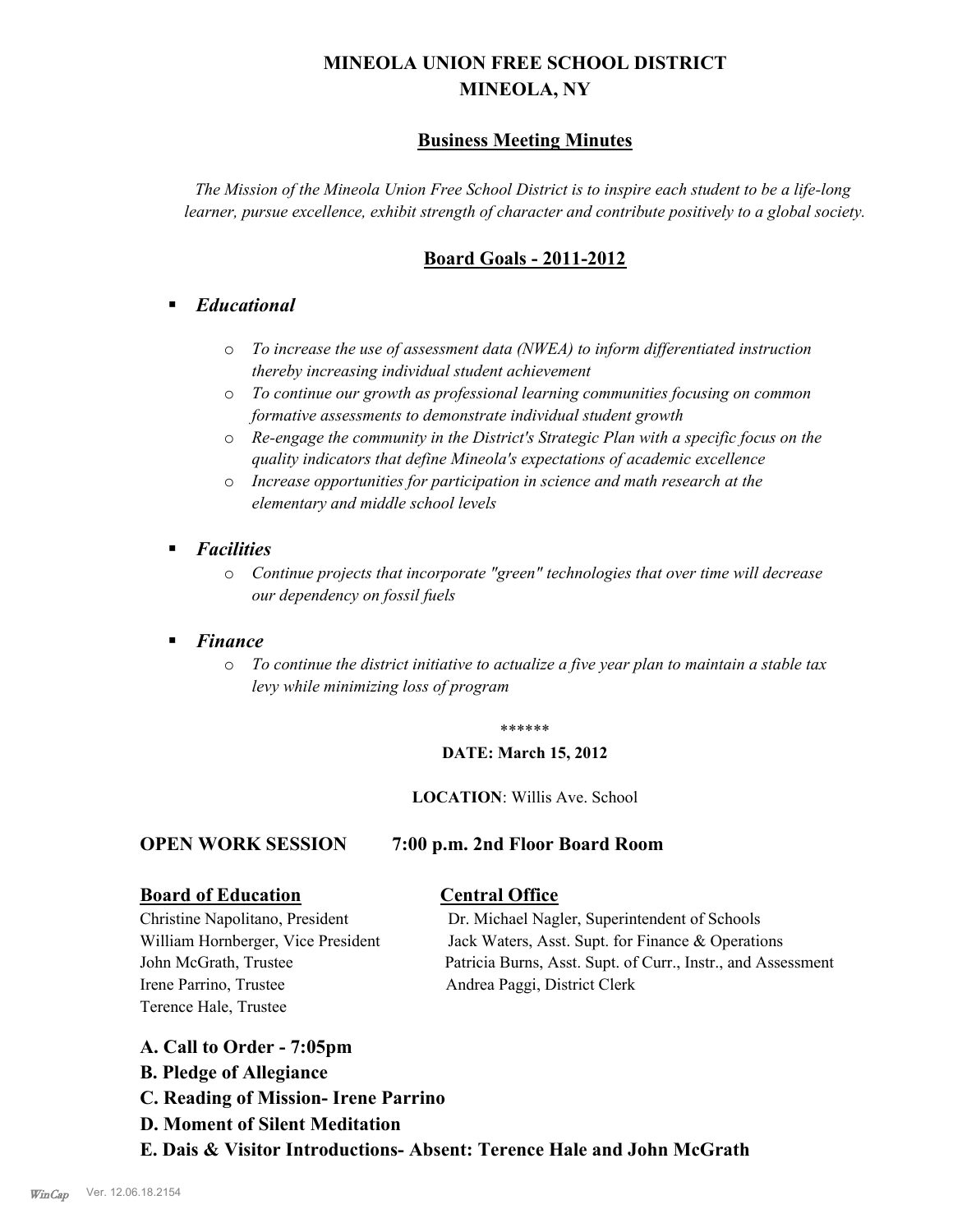#### **F. High School Student Organization Report**

The Superintendent introduced some special guest from the High School this evening, Mr. Owens and 3 thespians to perform a preview of next week's spring production "13". This play deals with growing up and adolescence. The thespians performed 2 songs, "What it means to be a friend" and "If that's what it is". The Superintendent thanked the group for coming this evening and encouraged everyone to attend the play either, Friday, 3/23 at 7:30pm or Saturday, 3/24 at 2pm or 7:30 pm.

The Superintendent introduced high school student, Jackie Lusardi, to discuss a special service project. Ms. Lusardi stated that the AP US History class will be holding a Pasta Dinner on Thursday, 3/29 from 6-8pm to benefit the INN and the services they provide to the community. The Superintendent asked the Board to move the next Board of Education meeting scheduled for 3/29 to the high school in order to support the cause and take part in the event. The Board was in agreement, the meeting on Thursday, 3/29 will take place at 7pm in the High School Multi-purpose room.

#### **G. Old Business**

Ms. Napolitano asked the Board if there was any old Business. Ms. Parrino asked for the status of the Meadow Drive Library project. The Superintendent stated that the plans are up in the State Education Department awaiting approval. Mr. Hornberger asked for an update on Willis Avenue and renting the space. The Superintendent stated that as part of the executive session, he would discuss parameters of lease and added that they are close to presenting.

**RESOLUTION #60- BE IT RESOLVED** that the Board of Education of the Mineola Union Free School District takes from the table Resolution #32(Approval of School Calendar).

**Motion:** William Hornberger **Second:** Irene Parrino

Discussion: Resolution #32 was previously tabled and the calendar was discussed at the last meeting.

| Yes: | Irene Parrino        | No: | None |  |
|------|----------------------|-----|------|--|
|      | William Hornberger   |     |      |  |
|      | Christine Napolitano |     |      |  |

**Passed:** Yes

**RESOLUTION #32- BE IT RESOLVED** that the Board of Education of the Mineola Union Free School District approves the 2012-2013 calendar.

**Motion:** William Hornberger **Second:** Irene Parrino

Discussion: The Superintendent stated that Calendar Option 1 (182 days) starts before September. Students will attend classes 8/29 and 8/30. This option allows for a snow day (Friday before Memorial day). The Superintendent stated that this option provides a little wiggle room to the district. Mr. Hornberger stated that his only concern with this option is the August start date. The Superintendent stated that during these days they will try to complete NWEA benchmarking. Ms. Napolitano inquired what should a parent do if they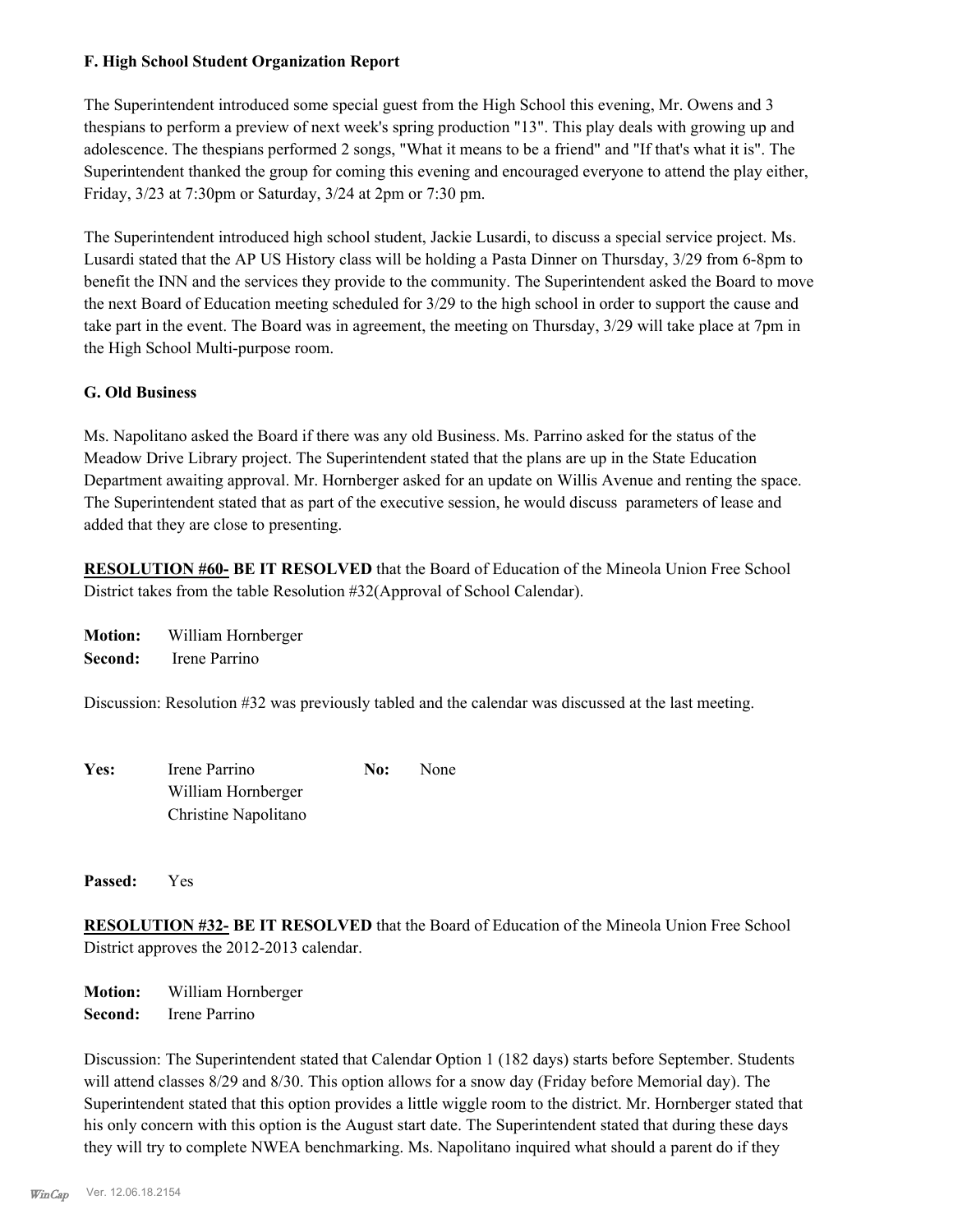already have plans for those days in August. The Superintendent stated that all days are improtant but children will definitely be able to make up the NWEA on another day. Mr. Hornberger asked how many 1/2 days we are contractually obligated to have in the calendar. The Superintendent stated 4 and up to 7. Ms. Parrino stated that this is not the perfect choice but feels it is the best option available. Ms. Napolitano stated that at the last meeting, both Mr. Hale and Mr. McGrath were in favor of option 1, although it is not perfect.

Yes: Irene Parrino **No:** None William Hornberger Christine Napolitano

**Passed:** Yes

#### **H. New Business**

#### **I. Consensus Agenda**

**RESOLUTION #61-BE IT RESOLVED** that the Board of Education approves the consensus agenda items I.1.a.. through I.8.., as presented.

**Motion:** William Hornberger **Second:** Irene Parrino

Discussion: Ms. Napolitano asked if there is any discussion. Mr. Hornberger stated that there had been questions regarding the claims report, specifically the National Grid item. Mr. Waters explained that there were two months of billing because when the bill was sent in December, staff was not there. The district paid two months even though there was 1 invoice. Mr. Waters stated that this has never happened before. Mr. Hornberger questioned if procedurally something failed. Mr. Waters stated that he did not feel that was the case. All utility bills go to Buildings and Grounds for checking and approval. Mr. Waters stated again that this never happened before and it was a matter of timing. Mr. Hornberger stated that if Mr. Waters is comfortable with the current procedures and that this will not occur again, then he is also comfortable. Mr. Hornberger stated that another item in question was that two checks had been cut for one vendor for the same invoice. Mr. Waters stated that someone in accounts payable should have picked up that this was a duplicate, but didn't and as result one check needed to be voided. The Superintendent stated that when these things are brought up, it is proof that the Internal Auditor is doing her job and this system is working. There was no further discussion.

| Yes: | Irene Parrino        | No: | <b>None</b> |
|------|----------------------|-----|-------------|
|      | William Hornberger   |     |             |
|      | Christine Napolitano |     |             |

**Passed:** Yes

## 1. **Accepting of Minutes**

That the Board of Education accepts the minutes of January19,2012 Business Meeting and February 2,2012 Workshop Meeting as presented. a.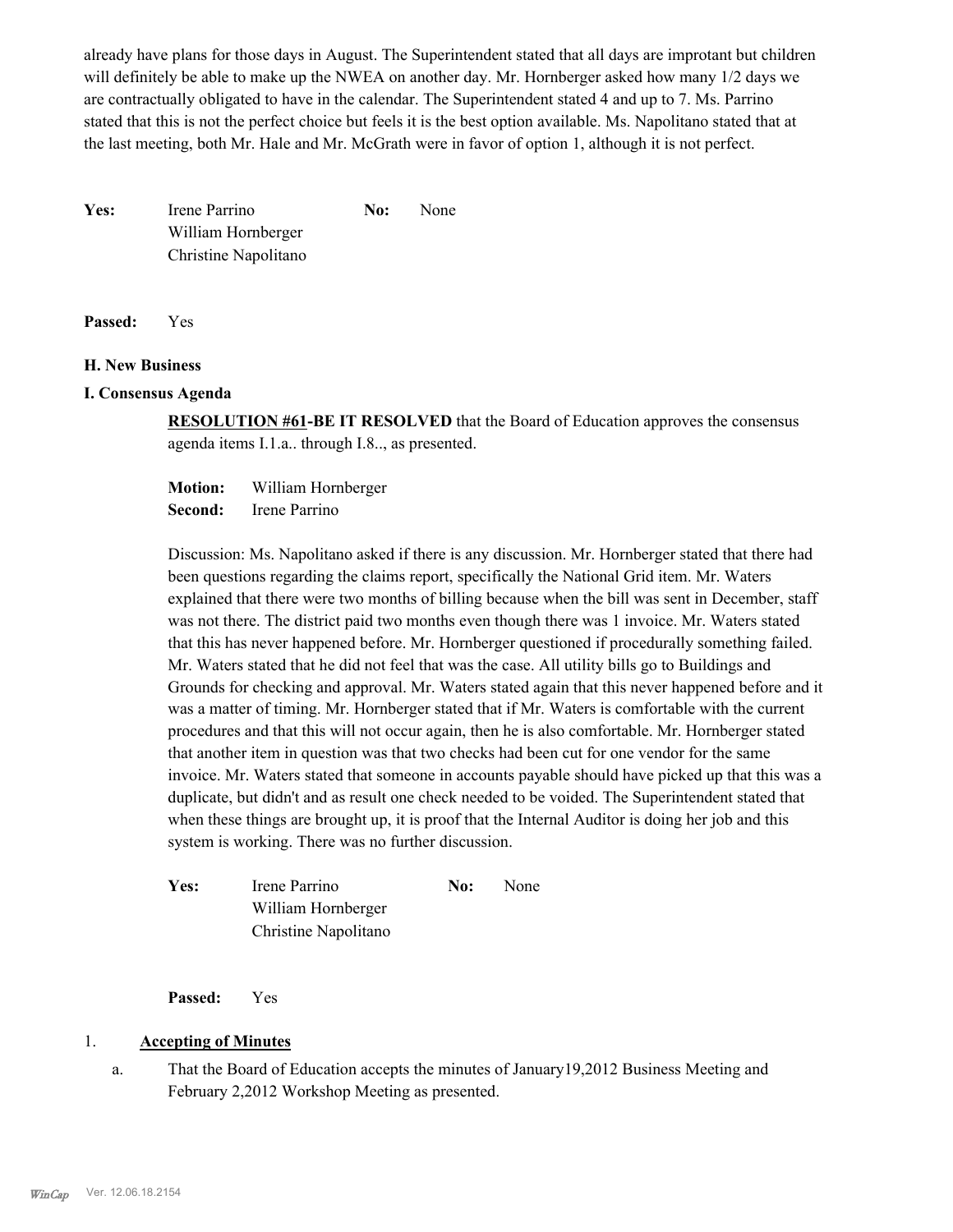# 2. **Instruction**

- a. Leave(s) of Absence/Child Rearing
- That the Board of Education grants a request to Lisa Balogh-Richards, for an unpaid leave of absence, for child-rearing purposes, effective September 1, 2012 to June 30, 2013. 1.
- That the Board of Education grants a request to Tara Lynch, for a Leave of Absence, for childrearing purposes, using accumulated sick days, starting approximately June 30, 2012. 2.
- b. Appointments Instruction
- The Board of Education approves the appointment of Erica Perez-Flowers, to the position of Leave Replacement Teacher, for Barbara Peters at Willis Avenue, effective February 27, 2012 to on or before June 30, 2012. Salary: MA, Step 1, \$67,604.00 pro-rated. 1.
- Appointment(S) Sub Teacher per diem The Board of Education approves the addition of the following candidates to the Per Diem Substitute Teacher List at a daily rate of pay, \$90.00: c.

|     | <b>EMPLOYEE NAME</b>    | <b>EMPLOYEE CERTIFICATION</b>                           |
|-----|-------------------------|---------------------------------------------------------|
| 1.  | Katie Manieri           | Childhood Education (Grades 1-6)                        |
| 2.  | Ashley M. Volino        | Childhood Education (Grades 1-6), Early Childhood       |
|     |                         | Education (Birth-2)                                     |
| 3.  | Ashley Vaskas           | Early Childhood Education (Birth - 2), Childhood        |
|     |                         | Education (Grades 1-6)                                  |
| 4.  | Amanda R. Mihelic       | Students with Disabilities (Grades 1-6), SWD (Birth-2), |
|     |                         | Childhood Education (Grades 1-6), Early Childhood       |
|     |                         | Education (Birth-2)                                     |
| 5.  | Lucie M. McPherson      | Childhood Education (Grades 1-6)                        |
| 6.  | Mary Ann Nicole LeMonda | Special Education, Speech & Hearing Handicapped         |
| 7.  | Erica Perez-Flowers     | Speech & Language Disabilities                          |
| 8.  | Laurie M. Sage          | Nursery/K/Grades 1-6                                    |
| 9.  | Jessica L. Gaglione     | Music                                                   |
| 10. | Amanda M. Buehler       | Social Studies 7-12                                     |
| d.  | Appointment(s) Coaches  |                                                         |

That the Board of Education approves the appointment of the following coaches for 2011-2012 year:

| <b>POSITION</b>       | <b>EMPLOYEE NAME</b>   | <b>STEP</b> | <b>STIPEND</b>              |
|-----------------------|------------------------|-------------|-----------------------------|
| Baseball-JV           | Christopher M. Schacca |             | \$4,559.00                  |
| Baseball-Varisty-Asst | Michael A. Tavernite   |             | $$4,356.00$ (filling in for |
|                       |                        |             | Barry Silverstein on LOA)   |

## 3. **Instruction: Committee on Special Education**

That the Board of Education approves the CSE/CPSE/SCSE recommendations for programs and services for students with IEPs for the time period from 1/1/12 to 1/31/12.

## 4. **Instruction: Student Actions**

That the Board of Education approves the Selective Classification request for the following student: a.

- Emily Skupp, 8th grade student, to compete on the Varsity Softball Team for the 2011- 2012 school year.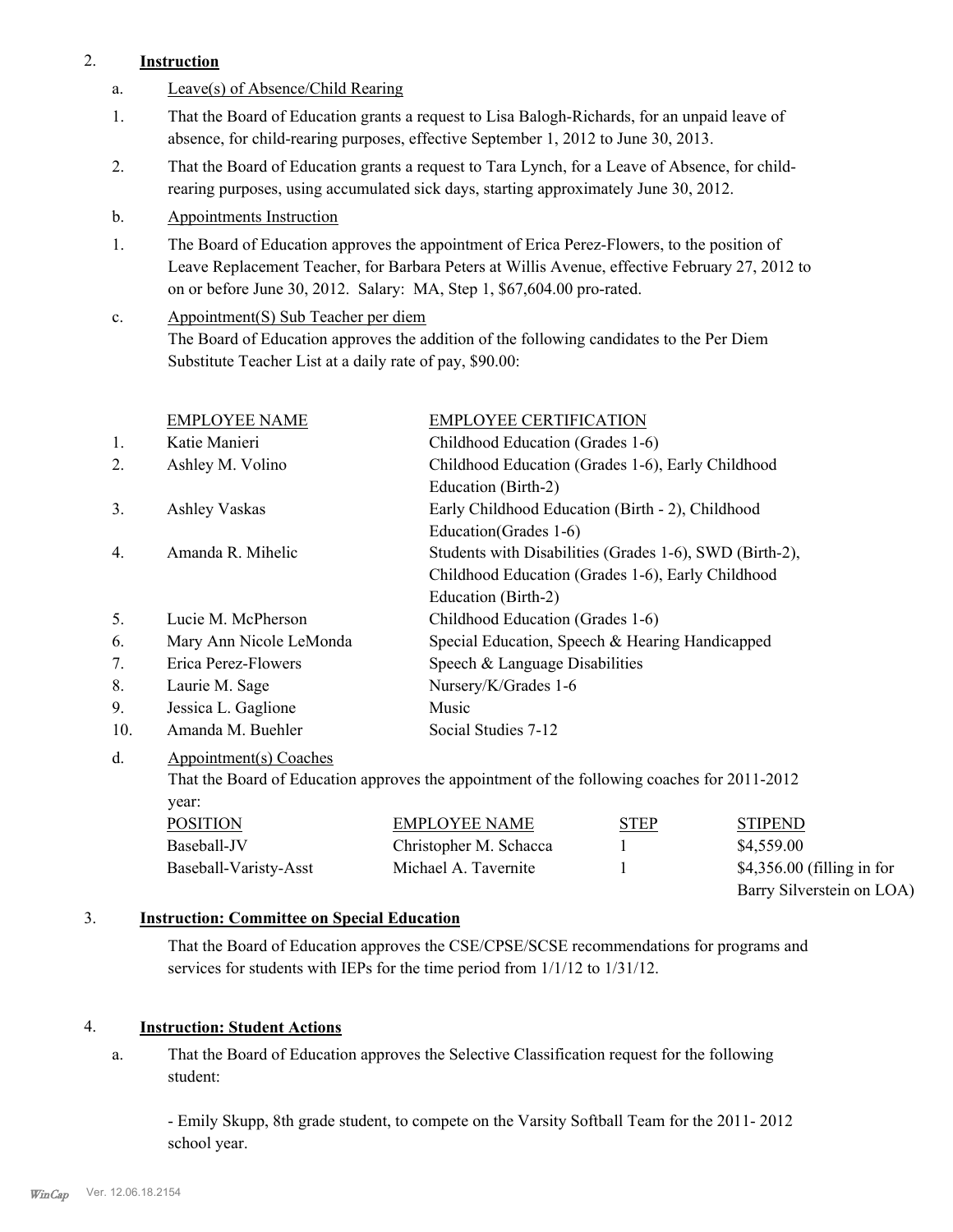## 5. **Civil Service**

- a. Appointments
- a. That the Board of Education approves, pending budget approval, 27 Summer Cleaners, from July 9, 2012 through August 17, 2012, at \$8.00 per hour, 7hours per day, Monday through Friday. They would be disbursed as follows: 1.

| District<br>$\mathcal{L}$ |                | High School      | -8 |
|---------------------------|----------------|------------------|----|
| Middle School             | -5             | Meadow Drive 3   |    |
| Jackson Avenue 3          |                | Hampton Street 3 |    |
| Willis Avenue             | $\overline{2}$ |                  |    |

b. That the Board of Education approves, pending budget approval, the following High School Summer Worker positions, to be paid at their hourly wage as per their contracts:

2 - Clericals from 07/01/2012 - 08/30/2012 to Cover Office; Assist with the Opening & Closing of School. Assist with orders. Assist with Mineola East.

1 - Student Workers from 07/01/2012 - 08/30/2012 to Barcode new books, organize the bookroom, unpack new supplies, distribute Parochial school books, assist with Mineola East.

3 - Summer Workers for one week prior to School Opening for three half days & two evenings to assist with Mineola East.

# b. Leave(s) of Absence

That the Board of Education approve a paid Medical Leave of Absence to Lillian Rumore, full time Teacher Aide at the High School, effective March 1, 2012 through March 30, 2012. 1.

## 6. **Business /Finance**

# a. **Treasurer's Report**

That the Board of Education accepts the Treasurer's report for the period ending January 31, 2012 and directs that it be placed on file.

## b. **Approval of Invoices and Payroll**

That the Board of Education accepts the Invoices and Payroll for the period ending February 29, 2012

Warrant #15 \$ 879,292.27 Warrant #16 \$1,368,621.55 **TOTAL EXPENSES \$2,247,913.82** 

PAYROLL #15 & #16 General  $$4,041,548.36$ F Fund \$ 63,119.07

**TOTAL PAYROLL \$4,104,667.43**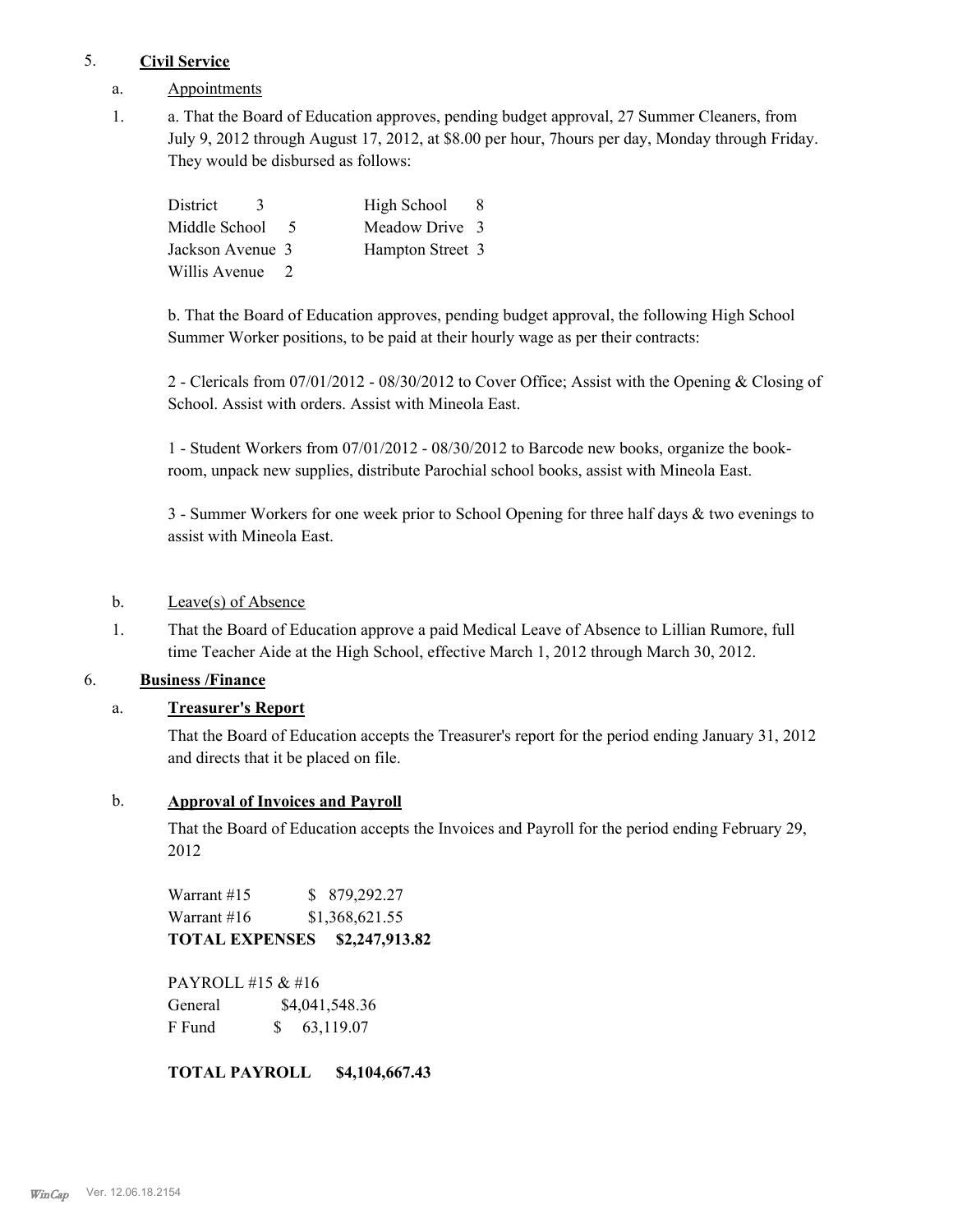#### 7. **Business/Finance: Contract Approvals**

That the Board of Education approves Health Contracts, providing health services for Mineola resident children attending private school, between the Mineola UFSD and following applicable districts for the 2011- 2012 school year.

- UniondaleUFSD

- Syosset School District

- Jericho UFSD

-Plainview- Old BethpageCentral School District

-Hicksville School District

# 8. **Business/Finance: Bids**

That the Board of Education approve the joint bid for Materials & Supplies for Bus, Van & and Auto Parts with various other school districts, effective March 29, 2012.

# **J. Public Comments**

No public comments at this time.

# **K. Board of Education Reports**

Comments from Board President Board Committee Report Superintendent of Schools' Reports & Comments Superintendent Comments Capital Updates Table Reports Finance and Operations Report Monthly Financial Report Building and Grounds Report Building Usage Vandalism Work order Status Transportation Report Special Reports

Public Questions - Board Committee Reports; Student Organization Report, Superintendent's Report; Table Reports (All Finance & Operations Functions); and Special Report

Superintendent Reports: The first presentation this evening is "Technology Multi-Year Purchase 2012- 2013". The Superintendent gave a history of the Multi-year purchases: Started 2006-2007, this is a 5 year plan to replace **every** piece of technology district wide (including computers, projectors, printers, whiteboards, video distribution system, servers, laptops, iPads, and netbooks). At the end of the fifth year, we will replace the items purchased in year one. The budget will remain flat and the built in replacement allows for equipment to never be older than 5 years. All equipment is purchased with a five year warranty. Hampton is currently not wired and there are no classroom centers. Over the break, work was started to wire the infra-structure and will be completed by the end of April break. The goal is for the building to be wired, 4 netbooks per class, 1 teacher workstation, 30 netbook lab in new library and interactive white boards in all subject classrooms. The plan for Meadow: classrooms will all be wired, 4 netbooks per class, 1 teacher work station, 30 netbook lab in new library and white boards in all subject classrooms. Jackson plan: This location will experience the most radical change. All computers are 5 years old and need to be replaced. There will be student stations. The Science room is still being worked on. There will also be a new mobile cart of 40 netbooks. Middle School: All students in grades 5,6 and 7 will receive iPad 2's and interactive white boards in all subject classrooms.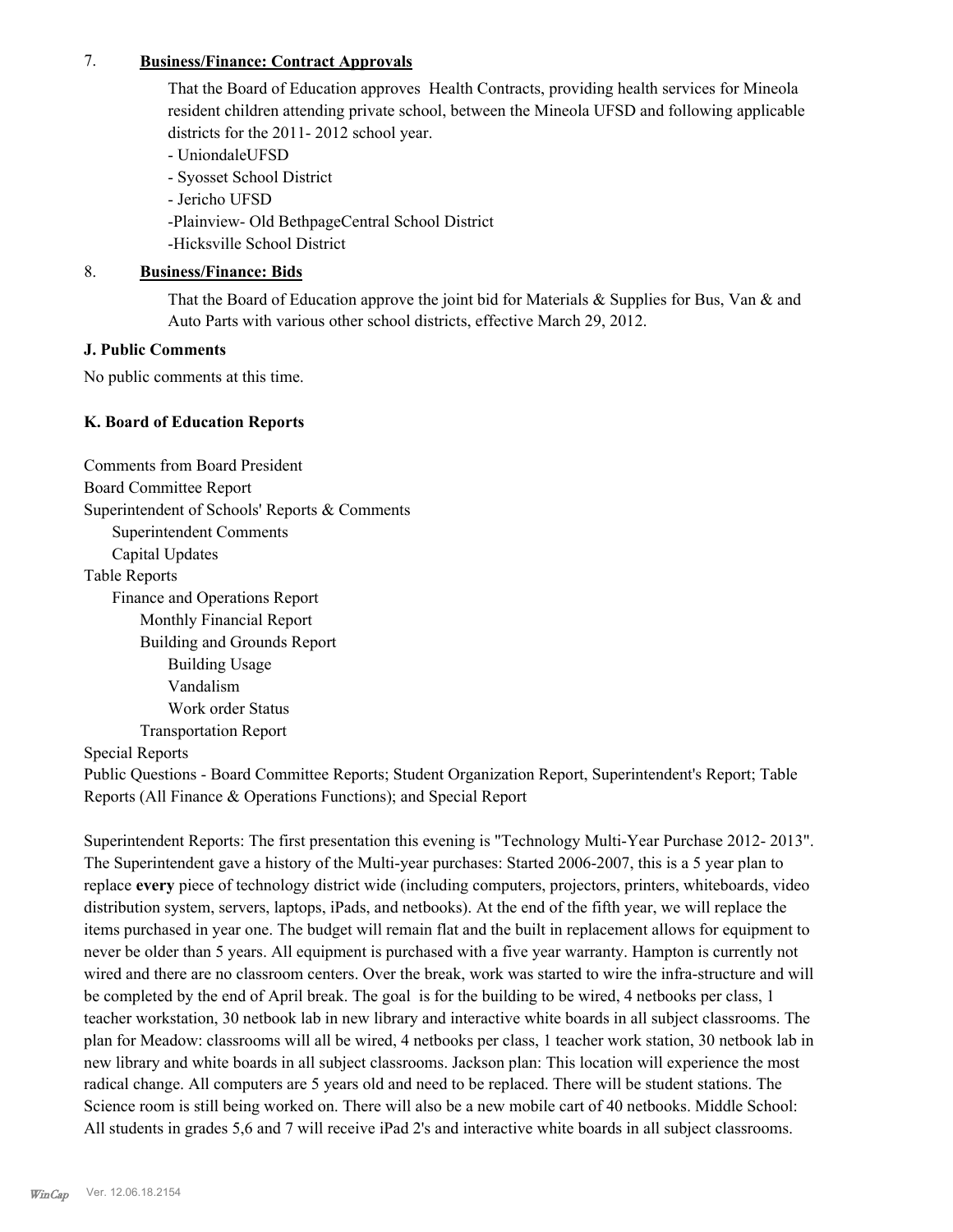The Superintendent stated that Willis Avenue equipment will be redistributed throughout the district. He stated that he would like to move on the purchase of the 500 ipads, as he is nervous they will not be around too long. The Superintendent stated that he is in discussions with Senator Martins regarding getting a grant to pay for the equipment. Mr. Hornberger stated that he likes the plan to upgrade the equipment. He is curious about the movement of the 6th graders to the iPad from the netbooks. The Superintendent stated that he doesn't feel that the kids will have a problem with this move and he explained that we have seen alot of damage with the netbooks. Our staff had to be trained to replace damaged screens. The Superintendent stated that Mr. Gaven will be at the middle school next year and is a certified Apple educator and will provide extra support. He added that he feels the iPad is bettere for younger children. Ms. Napolitano asked if the children will have the iPads for 3 years? The Superintendent stated that he is not opposed to the children having the iPads over the summer. It is possible that the kids will keep the same machine for 3 years. Ms. Napolitano asked how long the netbooks will be at Hampton and Meadow. The Superintendent stated that he was not looking to replace them until 2015. Mr. Hornberger inquired about how much training teachers will receive. The Superintendent stated that there will be two days in the summer and hourly classes during the year, but is not sure yet how it will be done. Mr. Hornberger stated that the Middle School PTA parents have expressed concern about the amount of time teachers have been pulled for training this year. Ms. Burns stated that contractually, we cannot mandate teachers to come for training after school. Mr. Hornberger stated that this should be looked at during negotiations.

The next presentation this evening is "Site work and New Bus Loop at the Jackson Avenue School". The Superintendent stated that the bus issue needs to be dealt with. We need to find a solution to this problem with the biggest emphasis being the safety of all. It was reported that at Jackson Avenue there is a 90% attendence on the buses daily. The Superintendent stated that he did a walk through with the architects and at that time also came up with a list of site work that was needed including the sidewalk, fence and playground. The Superintendent stated that he is about to show the group a lot of things and he stated that the Village will need to be involved in this process. The Superintendent will speak to the Village as soon as he receives direction from the Board. ( This presentation can be found on the district website). The Superintendent presented financials of various options available. The base work cost is \$281,875.50. There are additional alternates that could be considered. The Superintendent is recommending that the Board considers the basework and the alternates. The Superintendent asked the Board for questions or comments. Mr. Hornberger inquired if the field would be changed at all with the modifications. The response was no. Mr. Hornberger stated that he was struggling with the multiple lanes coming down and the Superintendent stated that more than one lane is needed in order to manuever the buses. Mr. Hornberger asked if the district can discuss with the Village the possiblity of changing the direction of Jackson Avenue. The Superintendent stated that we must discuss the entire traffic flow. The Superintendent stated that the Chaminade buses are a problem.Mr. Hornberger stated that he is concerned about funding these projects. The Superintendent stated that he thinks this proposal is more safe than changing the direction in front of the building. He added that while this option is not perfect; he feels it is the safest and fastest way to move the buses. Ms. Napolitano stated that safety must be kept as the priority, however she is not yet ready to advocate for this project yet. The Superintendent stated that he had just received this proposal at 3pm and wanted to present it so changes can be made in the budget. Mr. Hornberger requested that this information go out to District Council as well as the blog in order to get so feedback.

The final presentation by Mr. Waters is "2012- 2013 Budget: 2nd Draft" ( the presentation can be found on the district website). Mr. Waters reported that Mineola is permitted to increase its tax levy by 1.93% or \$1,443,803. The 2012/13 budget cannot exceed \$83,342,180. Mr. Waters discussed transfer to capitol and stated that this is not a levy expense. For the 2012/13 budget, it is recommended that a transfer of capitol of \$600,000 for the Meadow Library and Jackson Bus Loop. Mr. Waters stated that the Budget including the transfer totals \$83,942,180 and this doesn't change the Levy Cap because it is a transfer from savings. Mr. Waters discussed Budget factors: we still need to cut \$90,000. This current Draft Budget does not reflect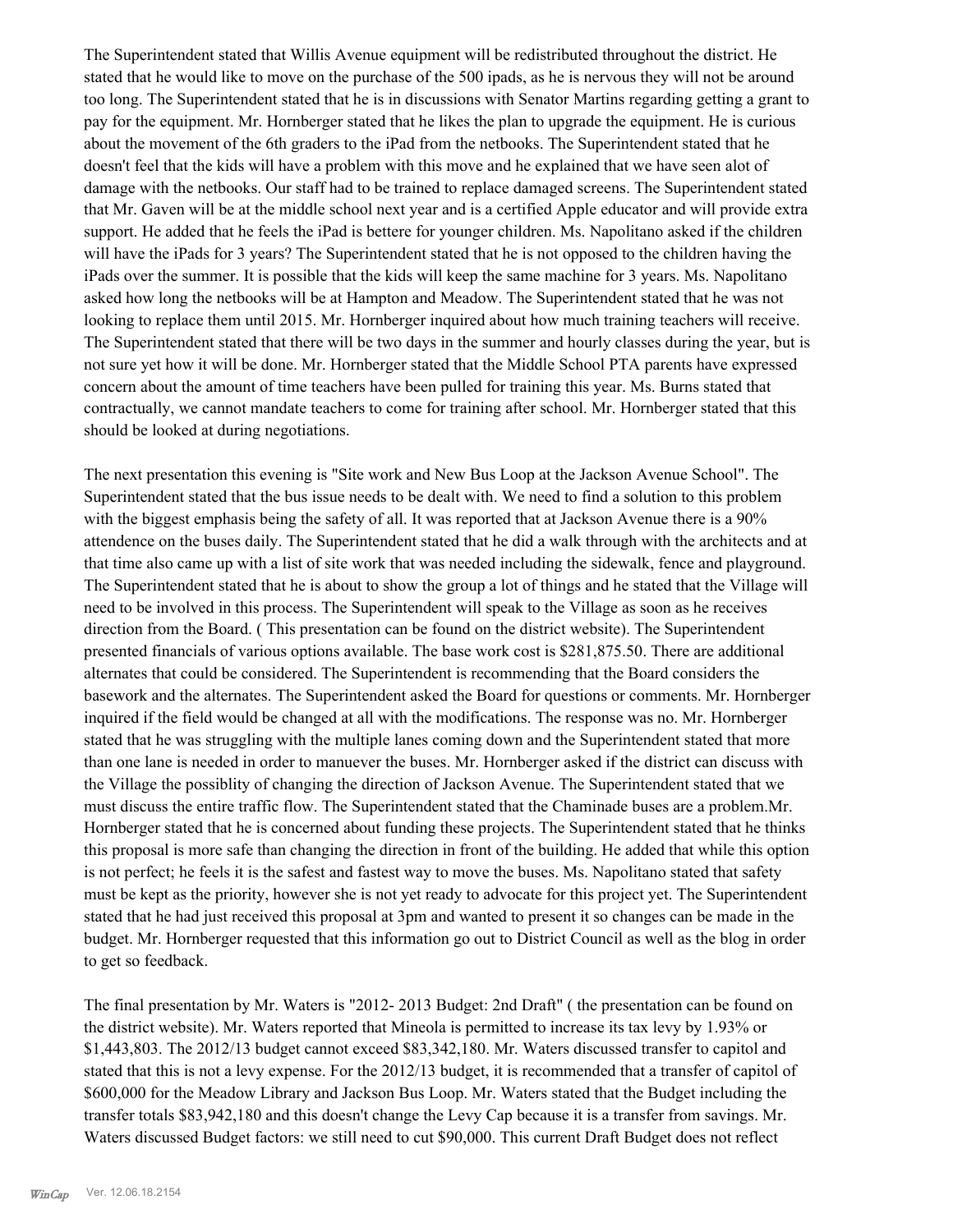staffing changes as a result of closing Willis Avenue in September 2012 and we are still reconciling Special Education costs for 2012/13. Mr. Waters stated that by the next meeting on 3/29, we will be close to the final budget. The staffing will be finalized and there will be a reduction of staff. Mr. Waters stated that he is confident that we will be able to make up this \$90,000. The Board thanked Mr. Waters for his presentation.

Ms. Napolitano opened the floor again for public comments on the presentations. The first comments came from a parent, Ms. Metzer, who stated that she thought the technology presentation was wonderful. She stated that she was scared of the diagrams of the Jackson Avenue Loop and would prefer to see the buses travel in a straight line. She added that the parent parking should not be put in the mix. The next comments came from a parent, Ms. Kessler, who stated that she agrees with Ms. Metzer that if it is feasible, she would like the buses go straight down. She asked if the Schechter lease rent is reflected in the budget and it was stated that it is reflected. Ms. Kessler stated that she is very excited about the technology in the Middle School and asked about teacher training to insure that all teachers are on the same footing. The Superintendent stated that all teachers are not equal, but the new leader there is very tech-savvy and will provide the training needed to be successful. Ms. Kessler stated that she hopes that teachers will not be pulled during school for training. The next comments came from parent, Mr. Barnett who presented an alternate loop path for the buses to take, which would have the buses exit onto Marcellus. The Superintendent stated it would need to be looked at if that option would provide drivers enough space to turn the buses. The next parent, Ms. Ramos stated that many of the parking spots on Jackson are used by Chaminade and many parents park by the library and walk over to get their children. Ms. Ramos asked if this loop would still allow children access to the quiet zone during recess. Ms. Ramos stated that she is in favor of changing the direction on Jackson Avenue rather than the loop. The Superintendent stated that he does not feel that that is a safer option he also stated that he does not see less cars or parents. Another parent expressed her concern that the proposed loop would eliminate the blacktop area and quiet zones. She also stated that she is concerned for the safety of the walkers. The Superintendent stated that the loop is on the side and there would not be cars coming into the area.

The Superintendent stated that he just had a few other items to mention. He stated that on Sunday evening there was a segment on 60 Minutes about the Khan Academy and he hopes that people had a chance to view it. The Superintendent stated that he received a report on Obesity numbers and we are greater than the county numbers; he is not prepared to talk about this report yet. The Superintendent stated that he was in need of an executive session.

#### **L. Executive Session Time: 9:55 p.m.**

At 9:55 pm, a motion was made for the Board of Education to go into executive session to discuss the lease with Harbor Day Care.

**Motion:** William Hornberger **Second:** Irene Parrino Yes: Irene Parrino **No:** None William Hornberger Christine Napolitano

**Passed:** Yes